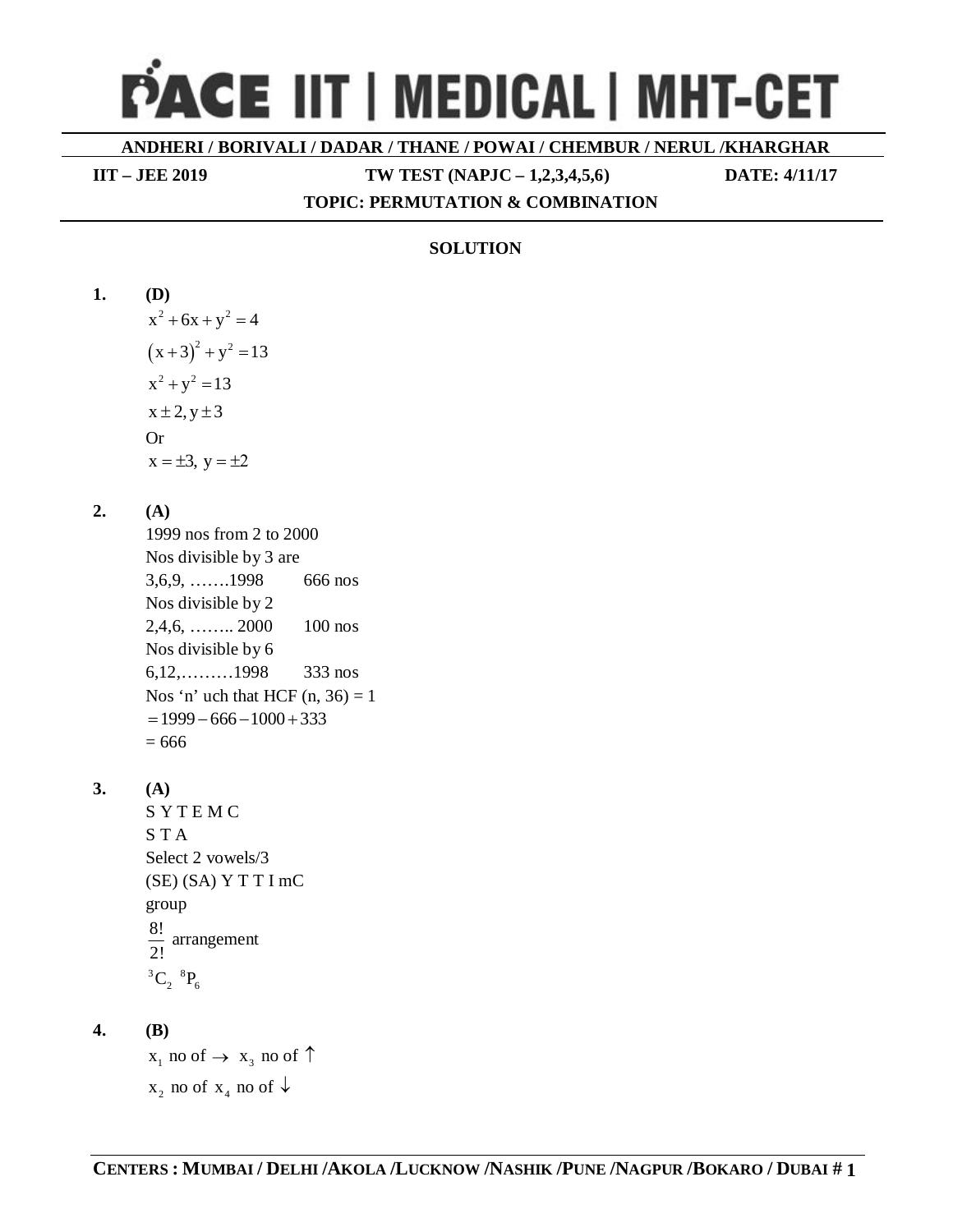$x_1 = x_2 + 1$  $x_1 + x_2 + x_3 + x_4 = 6$  $x_3 = x_4 + 1$  $2(x_2 + x_4) = 4$  $x_2 + x_4 = 2$ 

 $120 + 180 = 300$ 

| $X_2$ | $\mathrm{X}_3$ |             |
|-------|----------------|-------------|
|       |                | 6!/1:3!2!   |
|       |                | 6!/2:2:1!1! |
|       |                | 6!/1!3!2!   |

5.  $(B)$ 

> $6^n = 5K + 1$  $9^m = 5K - 1$  if  $m = odd$ n can be chosen in 50w m can be chosen in 25w 1250w

#### 6.  $(C)$

| $A_1$ marked    | $15 K + 1$ marked |
|-----------------|-------------------|
| $A_{16}$ marked | $15 K + 6$ marked |
|                 | $15K + 11$ marked |

| $A_{991}$ marked | Total marked     |
|------------------|------------------|
| $A_6$ marked     | $= 67 + 67 + 66$ |
|                  | $= 200$          |
| $A_{996}$ marked | Total unmarked   |
| $A_{11}$ marked  | $= 800$          |
|                  |                  |

A<sub>986</sub> marked  $A_1$  marked

7.  $(B)$ 

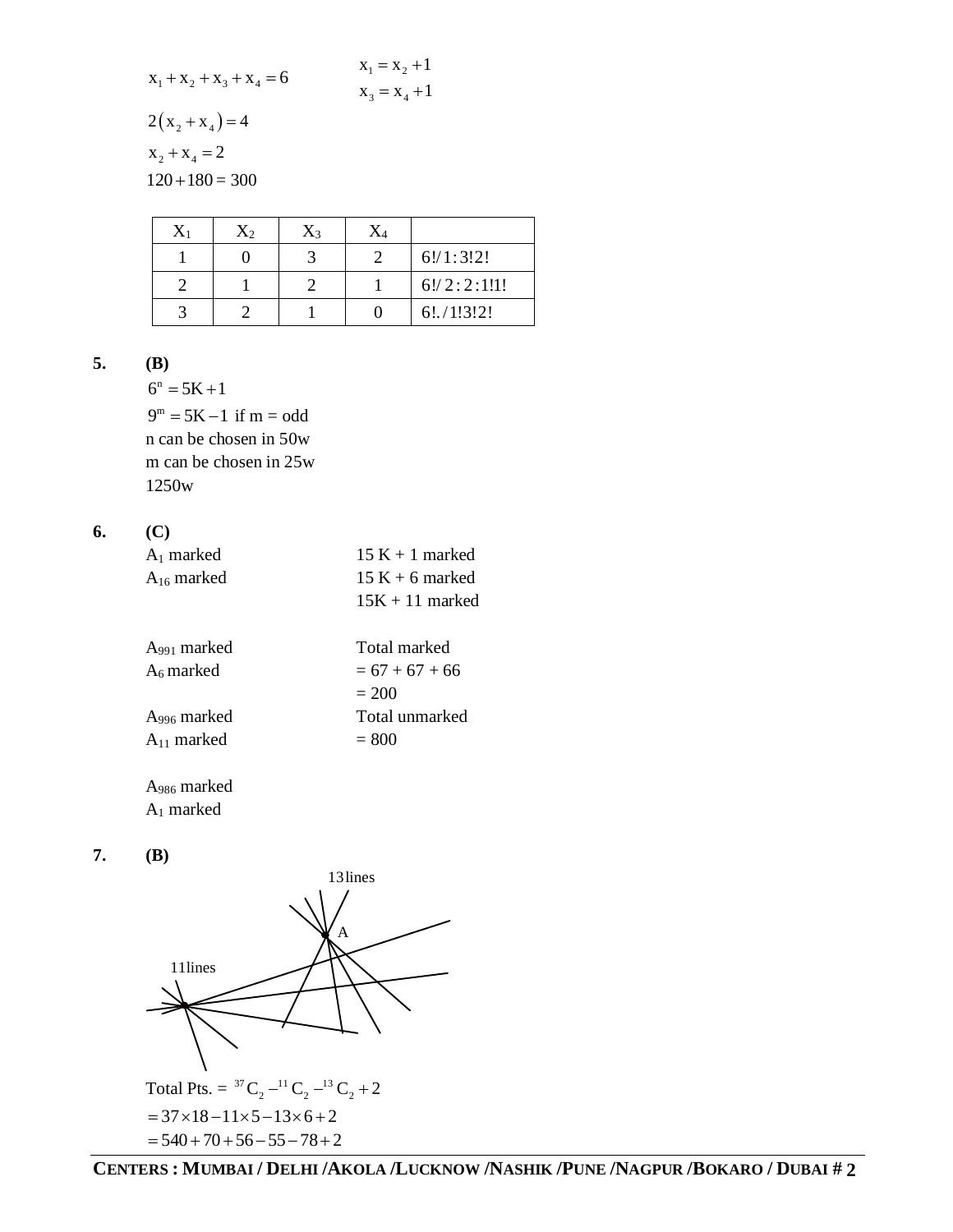

 $P_1$  can sit in 2010 ways Remain 4! Ways So  $2010\times4!$  $= 402 \times 5!$ 

**10. (C)**

If there are 1 nos after decimal pt then no of nos =  $^9C_1$ If 2 nos after decimal =  $^9C_2$ If 3 nos after decimal =  $^9C_3$ If 9 nos after decimal =  $^{9}C_{0}$  $= {}^{9}C_{1} + {}^{9}C_{2} + \dots + {}^{9}C_{9}$  $= 2^9 - 1$ 

**11. (B)**



Total =  $7^n$ Any element has 7 regions  $6^n$ : AnB =  $\phi$  $6^n$ : BnC =  $\phi$  $5^n$ : If AnB & BnC =  $\phi$  $= 7^n - 2.6^n + 5^n$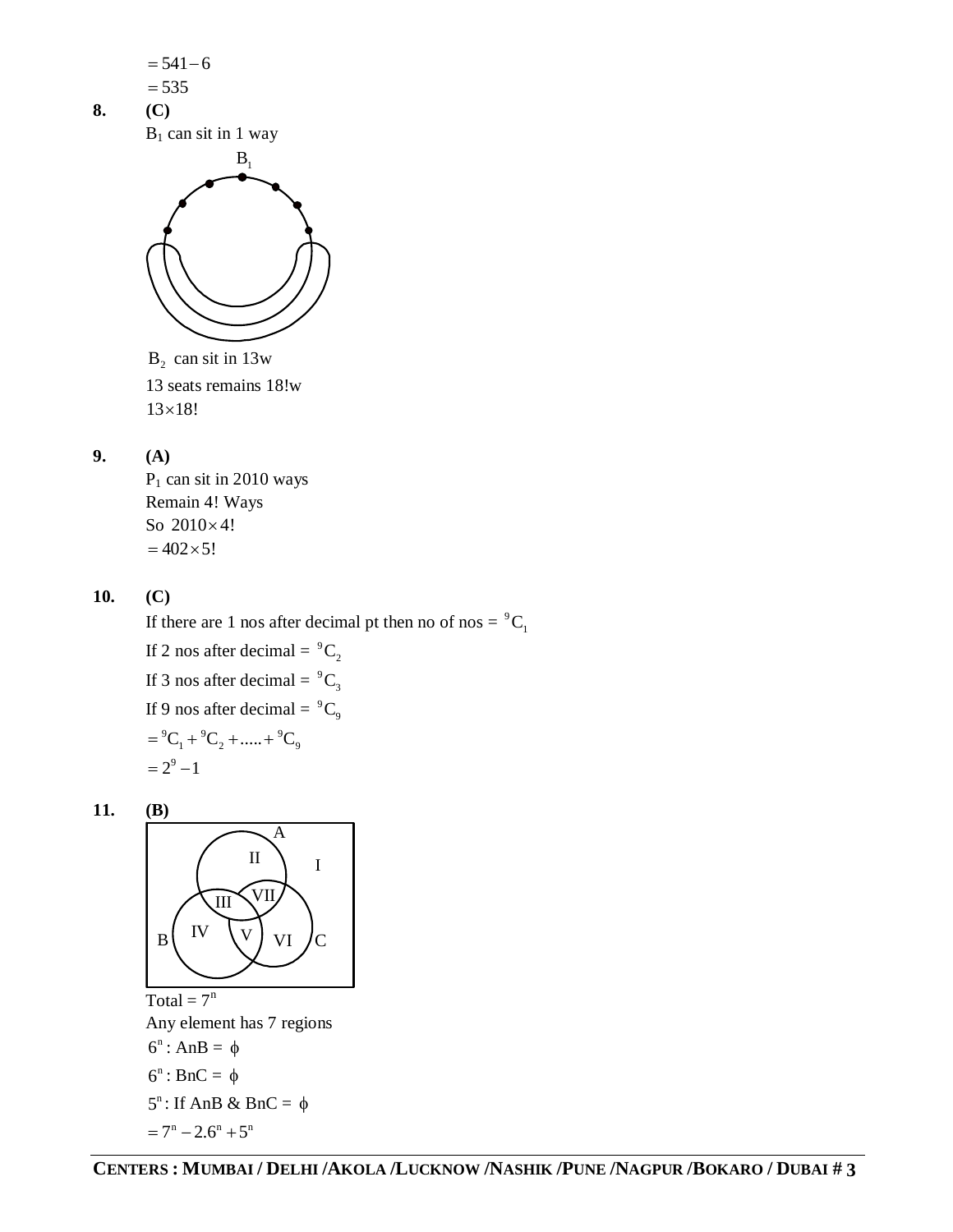**12. (A)**

No of elements where 1 is minimum is  $(n-1)$ No of element where 2 is minimum is  $(n-2)$ No of elements where  $(n - 1)$  is minimum is 1

$$
\sum_{r=1}^{n-1} r(n-r)
$$
  
=  $n \left( \frac{n(n-1)}{2} \right) - \frac{(n-1)(n)(2n-1)}{6}$   
=  $\frac{n(n-1)}{2} \left\{ n - \left( \frac{2n-1}{3} \right) \right\}^6 = {^{n+1}C_3}$ 

13. (C)  
\n
$$
\sum_{i=1}^{k} x_i = 93
$$
\n
$$
\sum_{i=1}^{k} \frac{1}{x_i} = \frac{\sum x_i}{N}
$$
\n
$$
\therefore N = 50 = 5^2 2^1
$$
\nSo # of division = (2+1)(1+1) = 6  
\nK = 6

**14. (A)**



**15. (D)**

**Case - 1** Right  $\measuredangle d$   $\Delta s$ Select 1 column  $A_kB_k$  ${}^nC_1$  ways Select next vertex in ways  $n(2n - 2)$ **Case - 2**  $A_1A_3B_2$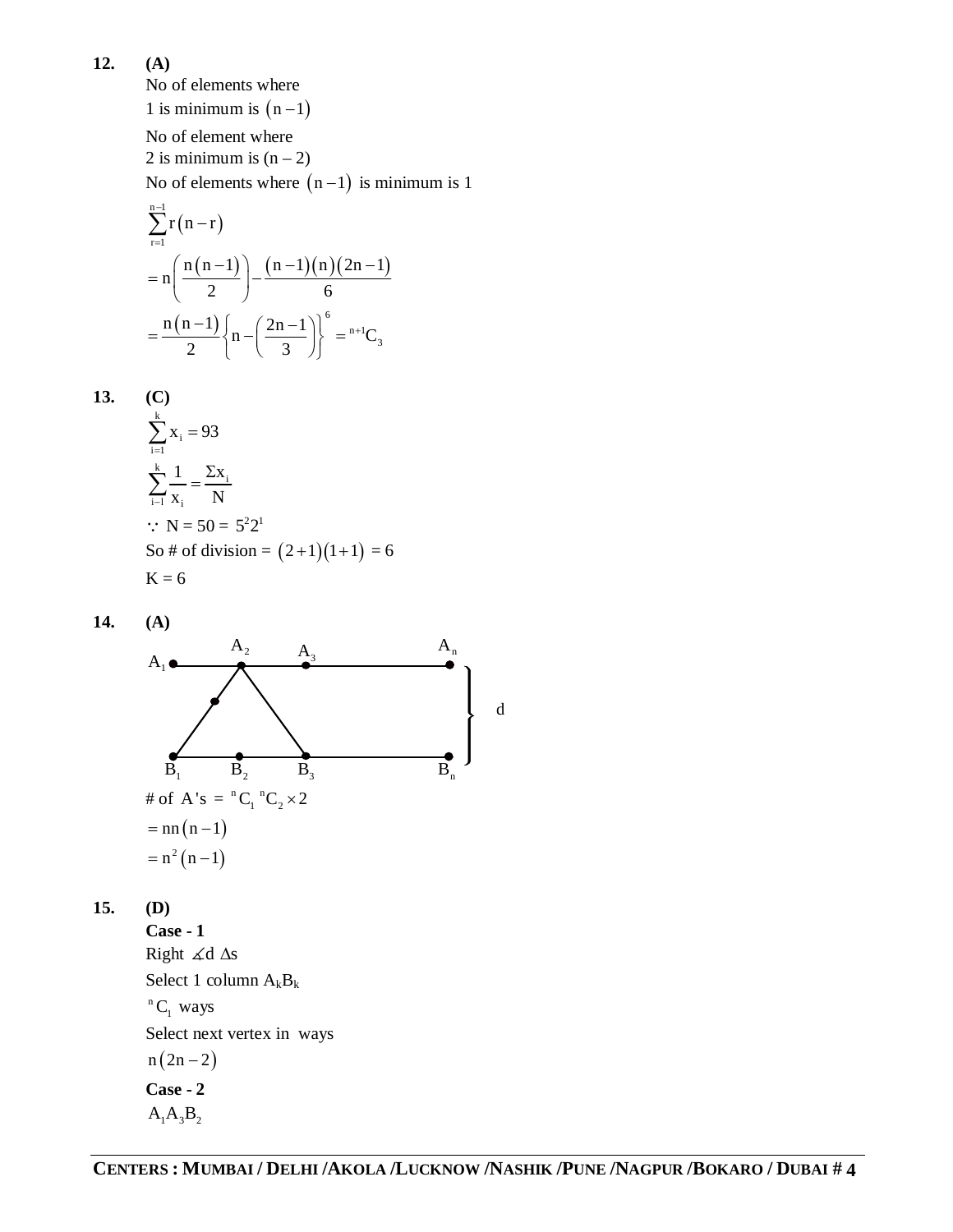$A_2A_4B_3$  $\sqrt{2}d$   $\sqrt{2}d$ 2d  $(n-2)$  2 = 2n - 4ways  $A_{n-2}A_nB_{n-1}$ Total  $2n^2 - 2n + 2n - 4$  $2n^2 - 4$ 

### **16. (D)**

Isosceles triangles  $Case - 1$ Select 2 odd/even vertices on  $A_1$ , s'  $i^{j}$  i w $\boldsymbol{\mu}_{i+j}$ 2  $A_{i}, A_{j} \& B_{i+}$  $\frac{1}{^{2}C_{2}}(2)$  $\frac{n}{2}$ (2)  $\mathcal{C}_{0}^{(n)}$ Case : 2

Select 2 odd/ even vertices on  $B_1$ ,s'

$$
\frac{n}{^2C_2}(2)
$$

Case 3: Right  $\angle d$  isosceles  $\triangle$  with AiBi as column  $A_1B_1B_2$  $A_1B_1A_2$  $\left\{2w\right\}$  $\left\{ \right.$ 3 rd vertex  $A_2B_2A_1A_3B_1B_3$  4w  $2 + 2 + 4(n - 2)$  $= 4 + 4n - 8$  $= 4n - 4$ 3<sup>rd</sup> vertex  $A_{n-1}B_{n-1}A_nB_nA_{n-2}B_{n-2}$  4w 3<sup>rd</sup> vertex  $A_n B_n A_{n-1} B_{n-1} 2w$  $\frac{n}{2}$  $\left(\frac{n}{2} - 1\right)$  $4\frac{(2)(2)}{2}$  + 4n - y 2  $\left(\frac{\left(\frac{n}{2}\right)\left(\frac{n}{2}-1\right)}{2}\right)+4n-y$  $\ln\left(\frac{n-2}{2}\right) + 4n - y$ 2  $= n \left( \frac{n-2}{2} \right) + 4n - y$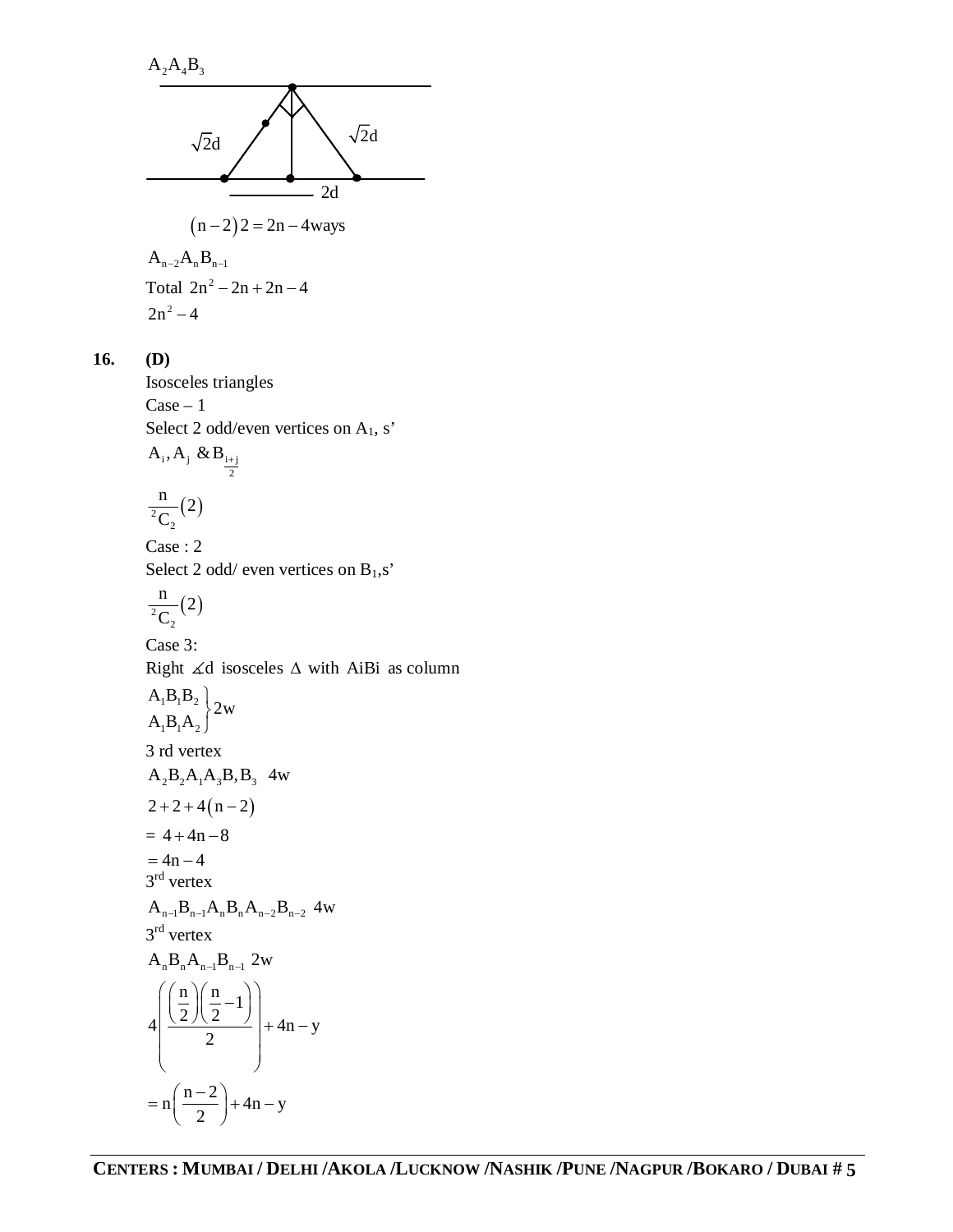$$
=\frac{n^2 - 2n + 8n - 8}{2}
$$

$$
=\frac{n^2 + 6n - 8}{2}
$$

17. (A)  
\n
$$
n(A \times A) = n^2
$$
\n
$$
n(A^*A) = {^nC_2} + {^nC_1}
$$
\n
$$
= \frac{n(n+1)}{2}
$$
\n
$$
A \times A
$$
\n
$$
n^2
$$
 elements

 $n^{n^2}$  ways F"s  $A^*A \rightarrow A$ 

**18. (C)**

# of  $F's =$  $n(n+1)$  $n<sup>2</sup>$  $^{+}$ 

**19. (A)**  $f\left(\left\{a_{i},a_{j}\right\}\right) = \left(a_{i},a_{j}\right)$  or  $\left(a_{j},a_{i}\right)$  2 ways If  $i = j$  $f\left(\left\{a_i, a_j\right\}\right) = \left(a_i, a_j\right)$  If  $i \neq j$  then fore Each  ${a_i, a_j}$  we have 2w . So  $2^{nC_2}$  ways If  $i = j$  we have 1 way so  $1$ <sup>n</sup>C<sub>1</sub>W  $2^{nC_2}$ 

**20. (D)**

 $f(1)$ : k ways  $f(2) : (k-1)$  ways  $f(n)$ :  $(k-1)$  w Total =  $k(k-1)^{n-1}$ 

**21. (A)**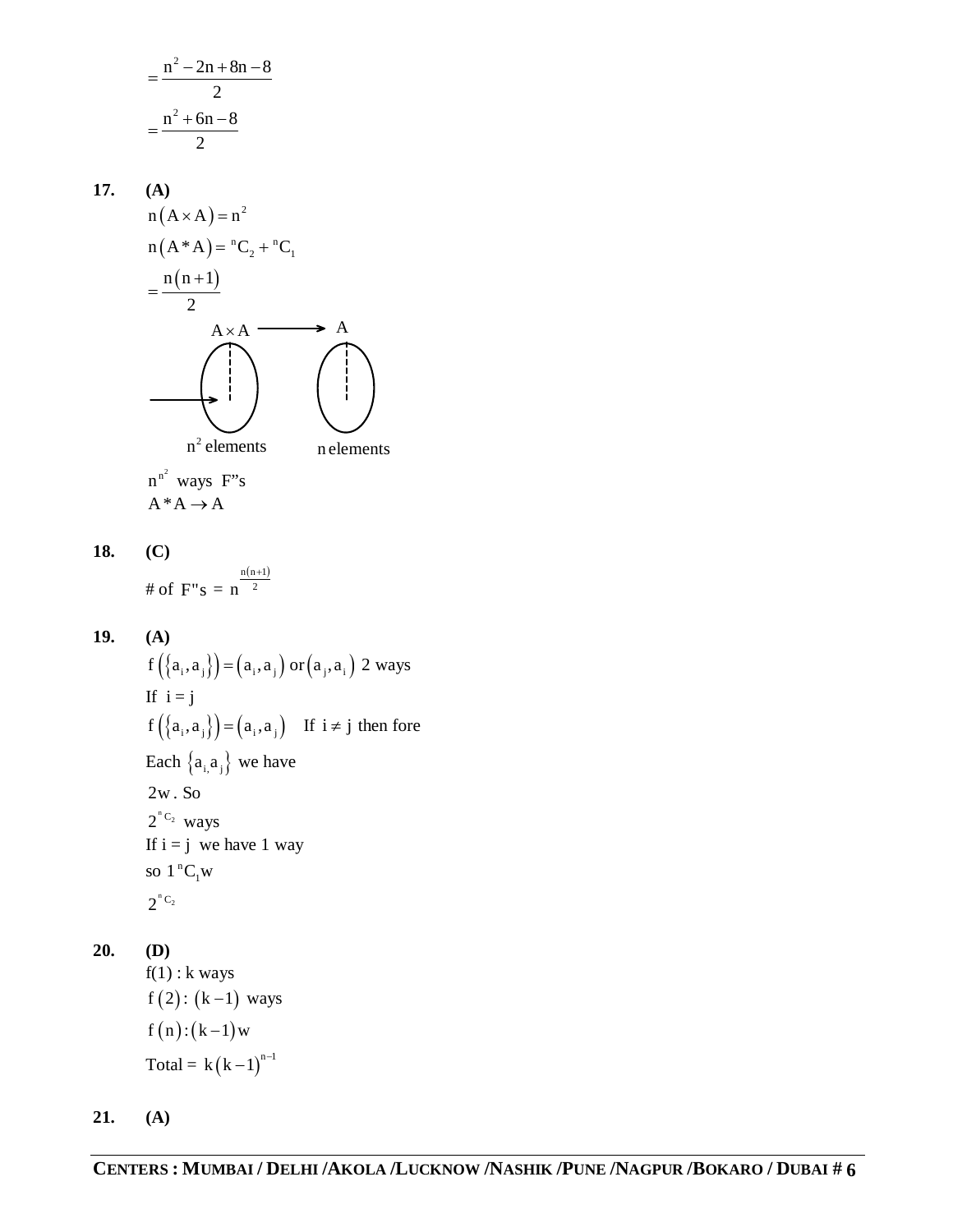

22. (C)  
\n
$$
k(k-1)^{n-1} - k(k-1)^{n-2} + k(k-1)^{n-3} \dots \dots \dots + k(k-1)^{n}
$$
\n
$$
= c(n_1k) - c(1,k)
$$
\n
$$
k(k-1)^{n-1} \left( \frac{1 - \left( -\frac{1}{k-1} \right)^{n-1}}{1 - \left( \frac{-1}{k-1} \right)} \right) = c(n,k) - 0
$$
\n
$$
(k-1)^n \left( 1 + \frac{(-1)^n}{(k-1)^{n-1}} \right) = c(n_1k)
$$
\n
$$
c(n_1k) = (k-1)^n + (-1)^n (k-1)
$$

$$
23. \t(B)
$$

 $3375 = 3 \times 1125$  $= 3 \times 9 \times 125$   $1125 = 3^2 5^3$  $= 5^3 3^3$  $x = 3^{\alpha_1} 5^{\beta_1}$  $max(\alpha_1, \alpha_2) = 3$  $y = 3^{\alpha_2} 5^{\beta_2}$  $max(\alpha_2 \alpha_3) = 2$  $z = 3^{\alpha_3} 5^{\beta_3}$  $max(\alpha_1\alpha_3) = 3$ so  $\alpha_1 = 3$  $\alpha_1, \alpha_2, \alpha_3$  5 ways  $\alpha_2$   $\alpha_3$ 2 0 2 1  $\frac{1}{5}$  vays 2 2 0 2 1 2  $max(\beta_i, \beta_j) = 3$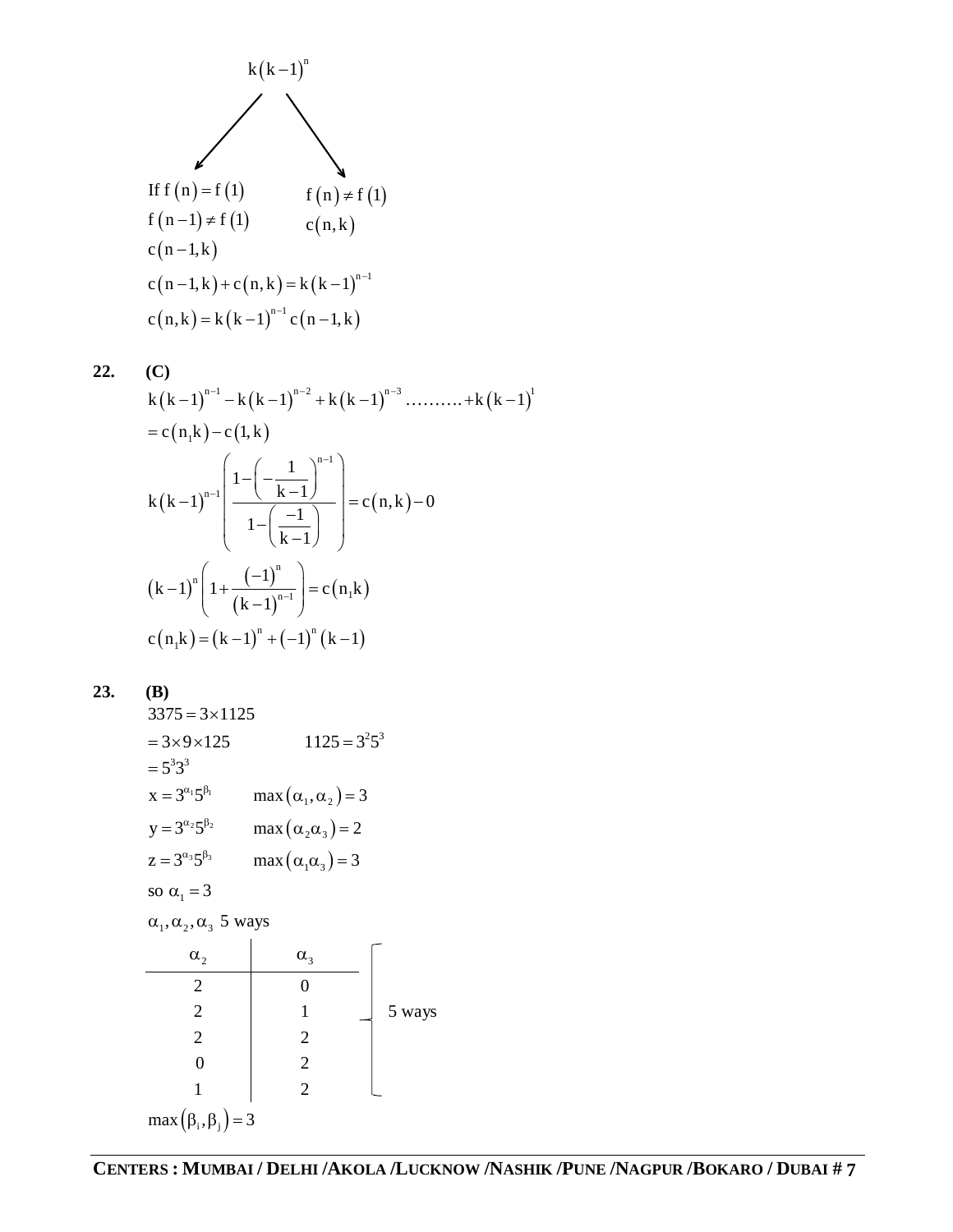So 2 of them must be 3

| 16 cases | q | 2 |  |
|----------|---|---|--|
|          | ς | 2 |  |
|          |   |   |  |
|          |   |   |  |
| $\sim$   |   |   |  |

3 cases  ${}^3C_2 = 9 + 1 = 10$  cases

So total =  $5 \times 10 = 40$  $k - 47 = 3$ 

## **24. (C)**

First we paint bottom now Case 1:



 $2<sup>nd</sup>$  row can be painted in 2w each all rows in 2 ways

| If row has at least 2 consecutive reds or greens |  |
|--------------------------------------------------|--|
|--------------------------------------------------|--|



Row 2 in 1 way Row 3 in 1 way

. .

. Row 8 in 1 way  $= 2^8 + 2^8 - 2$  $= 512 - 2 = 510$ Sum of design  $= 6$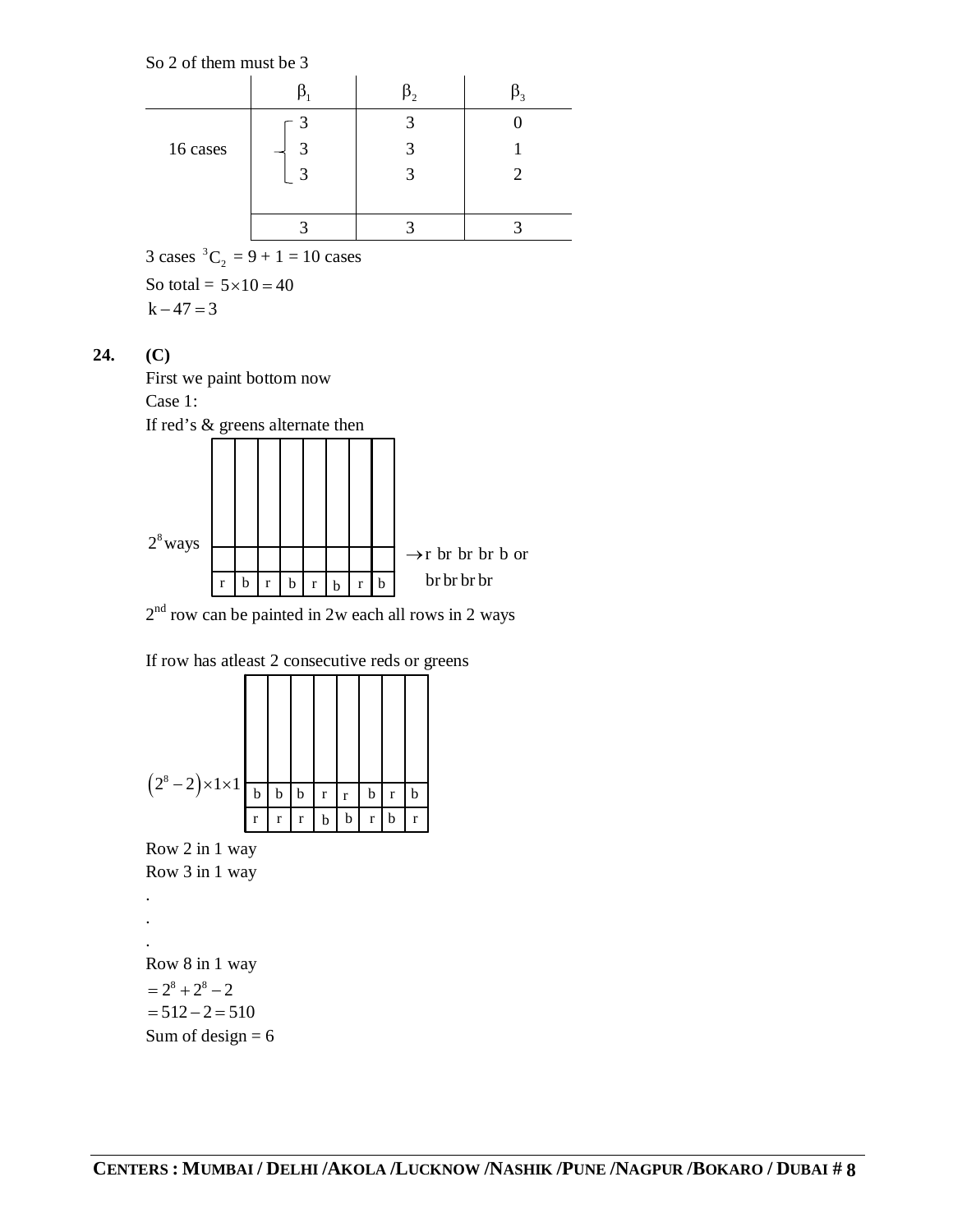## **25. (CD)**

f<sup>n</sup> doesnot contains consecutive elements # of elements is not fixed



 $= (5 \times 4 \times 3 \times 2)5$ !<sup>2</sup>